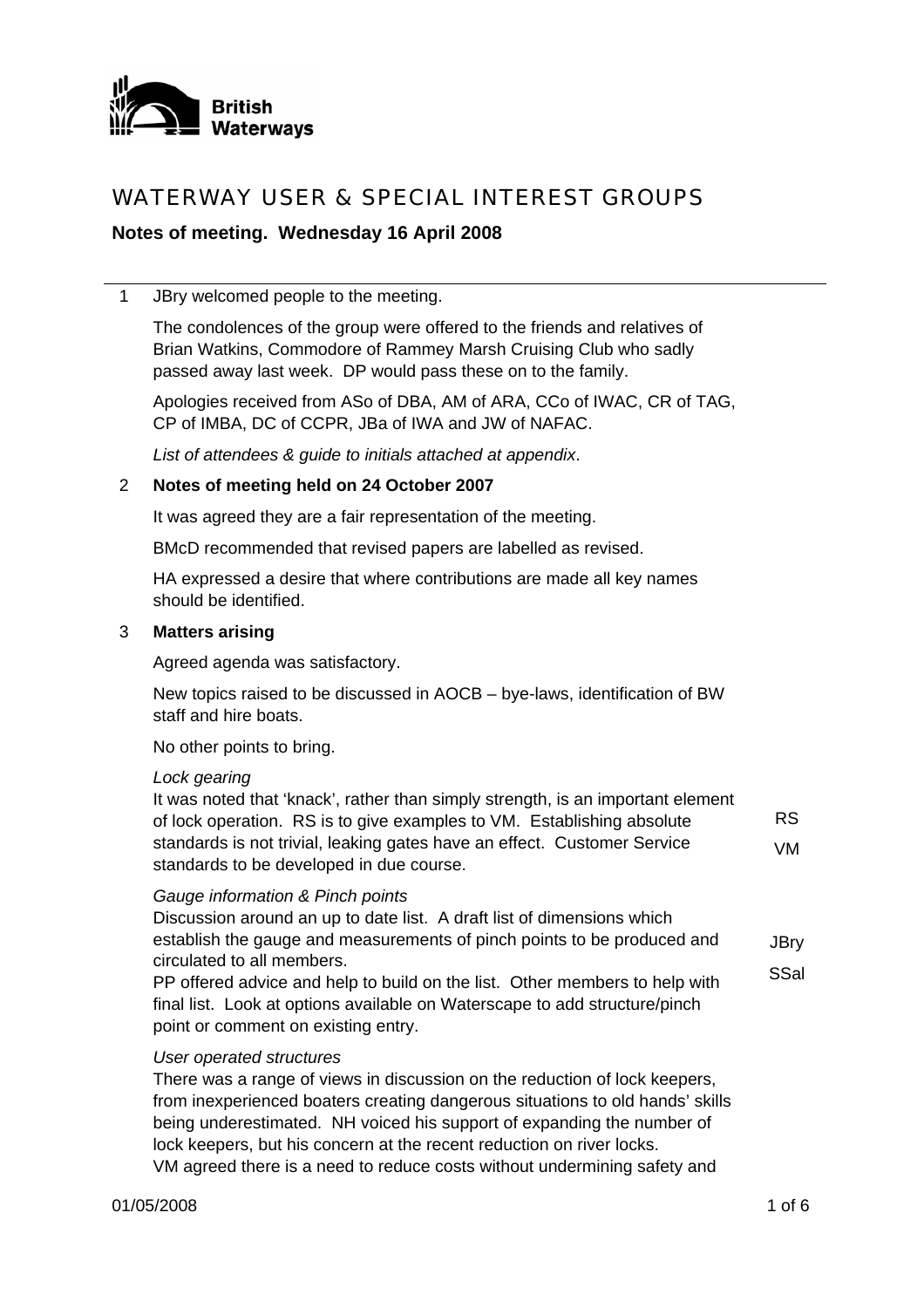customer service. Confirmed that a considered response to the IWA paper by BW will be formulated and circulated.

## *Dredging*

JB told the group that certain files on dredging and related discussions appear to have been inadvertently lost. SS proposed that an advisory panel on standards is to be introduced, which was welcomed by the group. One task is to look at a suitably worded dredging standard drawn from WUSIG members. Need to establish the dredging depth standard and how often is to be implemented. SCa expressed concern at overall dropping standards and lack of spot dredging of large obstacles. BMcD pointed out that rivers build up of silt is less predictable. General concern that boats are not using the middle of waterways affecting silt build up. Dredging is also paramount to flood control. Flood defence budget to be looked into. To be followed up.

**SSal** 

#### 4 **BW's role in regeneration & restoration**

EFRA Select Committee notes will be available on the parliamentary website soon.

RS suggested that work at City Mill lock promised for completion in April, has not happened and is blocking a route into the Olympic site. BW to investigate. **SSal** 

#### 5 **Boat Licence fees 2008-2011**

SA told the group that the weight of arguments were taken account of and BWAF are looking at the many suggestions presented. All responses have been analysed by the chair and an agenda produced for 12 May BWAF subgroup meeting. The Late Payment Charge policy has been expanded upon, BW has no powers to levy fines so a charge must be related to chasing late payments, this would be at a fixed rate. Asked the group whether charge at suggested level (£185) was appropriate. General feeling that it was about right but RS was concerned it might be too high and followed up with this viewpoint after the meeting. Also asked whether it was important for people to be able to use online renewal option. Generally felt online payment was useful. Views were that current BW records on licenced boats still not up to date, not all boaters have internet access, recorded deliveries being resorted to following long delays at the Boat Licence Team (RS), needs to make sure system is foolproof, no delays (DP), unpaid fines to result in loss of ability to renew licence, 7 days to pay is not long enough (BMcD), options to renew for 3, 6 or 12 months? (MB), no licence to be issued until the full payment is received (ASo), use of Post Office to pay (RS & DK). Suggestions that the charge should be structured around cost of online facility, that a percentage of the cost of the licence should be charged and partial licences being issued until full payment received were deemed not possible for legal reasons. Simon Salem suggested a deadline of final regulations for Late Payment Charge of 1 June and implementation on 1 September with a view to alerting boaters in renewal letters to the charge. BW to report back on status at autumn meeting.

SSal/SA

#### 6 **Overstaying at moorings**

01/05/2008 2 of 6 HA/NABO had nothing to add to the paper put forward by SSam. Group contributions included - all patrol staff should be properly briefed and

VM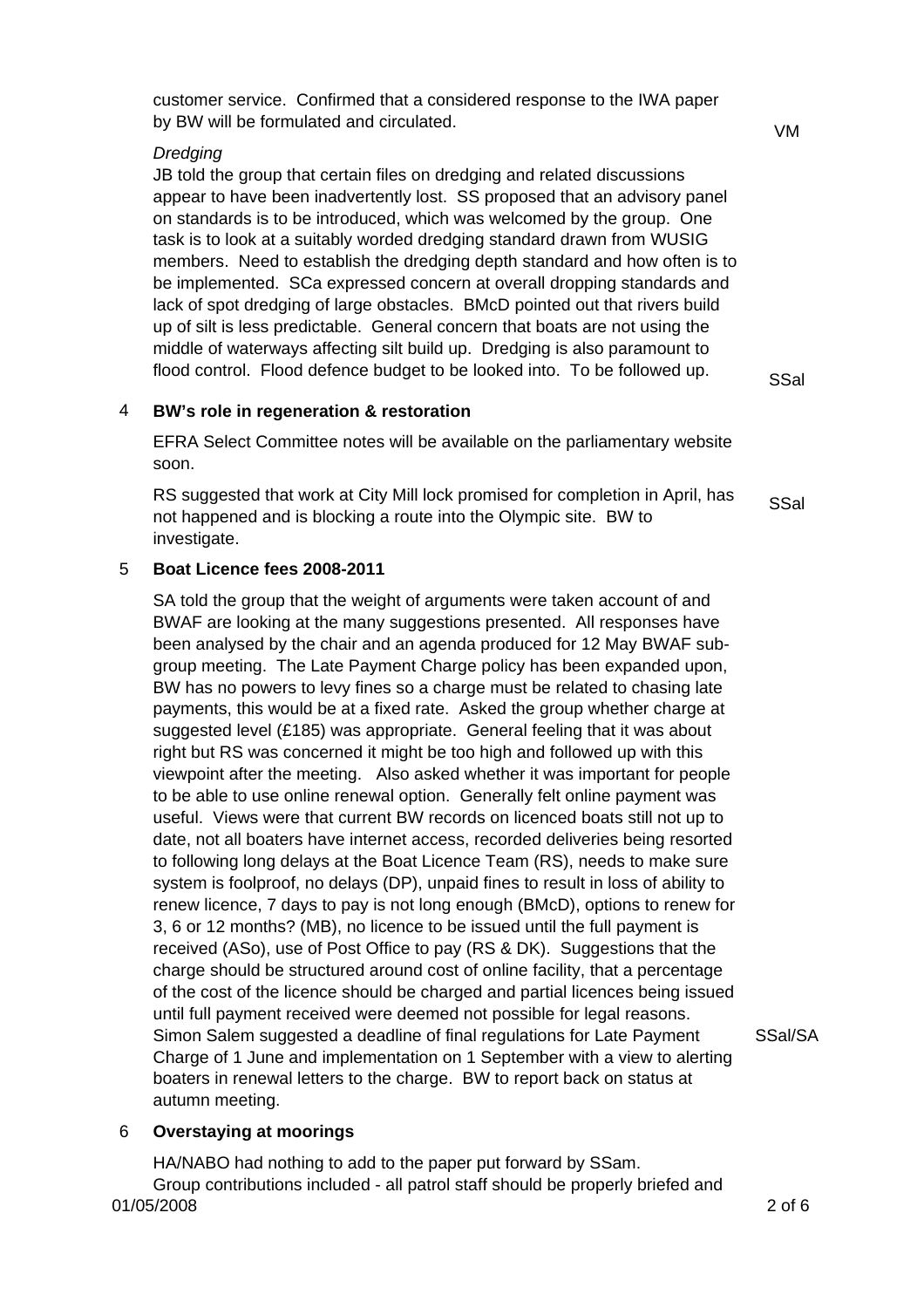temporary mooring permits should be placed on either side of the boat, permits should have serial numbers so are more difficult to copy, include boat name and registration number.

Clarification is needed on; temporary permits for historical boats as conflicts with existing rules on overstaying (SCa) and the implications of temporary moorings on rivers (MB).

RS suggested notes recorded bank-side or centrally to be automatically updated and immediately available.

NH noted legislation of towing  $3<sup>rd</sup>$  party boats.

SA to finalise the overstaying at moorings direction for BW staff.

## 7 **Customer service standards**

JBry opened by telling the group the tracking against the standards starts this month. Integrating assessment by user group members being considered. Advised that standards are not static and will be reviewed and moderated annually.

SSal summarised his letter to NH/APCO. Reiterated the suggestion of an advisory panel and asked for feedback and suggestions from the group. NH told the group his letter to SSal pointed out that items discussed at NUG/WUSIG seem to be abandoned, need to look at the work done over the last 15 years and draw on and take action from these. The knowledge of experienced operations people at BW should be better utilised.

Members felt that some areas of standards should have been consulted on, three holding points in narrow locks used as an example. It is hoped the advisory panel will help BW to improve in these areas. The risk assessment on the three holding points is to be circulated to the group.

VM

**SA** 

**SA** 

MB concerned about a shift in resources to implement the standards. MB will e-mail VM with specific examples of loss of service.

Suggestion that a glossary of terms could be implemented on waterscape as there are colloquialisms etc.

DK expressed his support for a panel that is not static but grows as it moves along and a need for a non-boating presence on the panel.

The group were pleased that the name badge idea, which came from local groups, is being implemented. It is evident that local waterways are trying hard to comply with standards.

It was established that the standards will be measured and reported on for the regular board meeting and that any slipping standards should be reported locally in the first instance.

## 8 **Moorings pricing and allocation**

Consultation is ongoing. All suggestions and responses to be considered.

## 9 **Towpath matters**

SD began by thanking BW, on behalf of the Horse Boating Society, for last years boathorse trip. Two certificates have been awarded to BW, one to SSal and the other to north west BW to thank them for ensuring Maria made it to the World Canals Conference.

Discussion about anti-social behaviour. Police can only get involved if sufficient lobbying and crime numbers are sought. NH advised that an aid to police is a list of each waterway structure in an area including post code and grid reference, such as that held by Ian Jarvis for the south west. BMcD told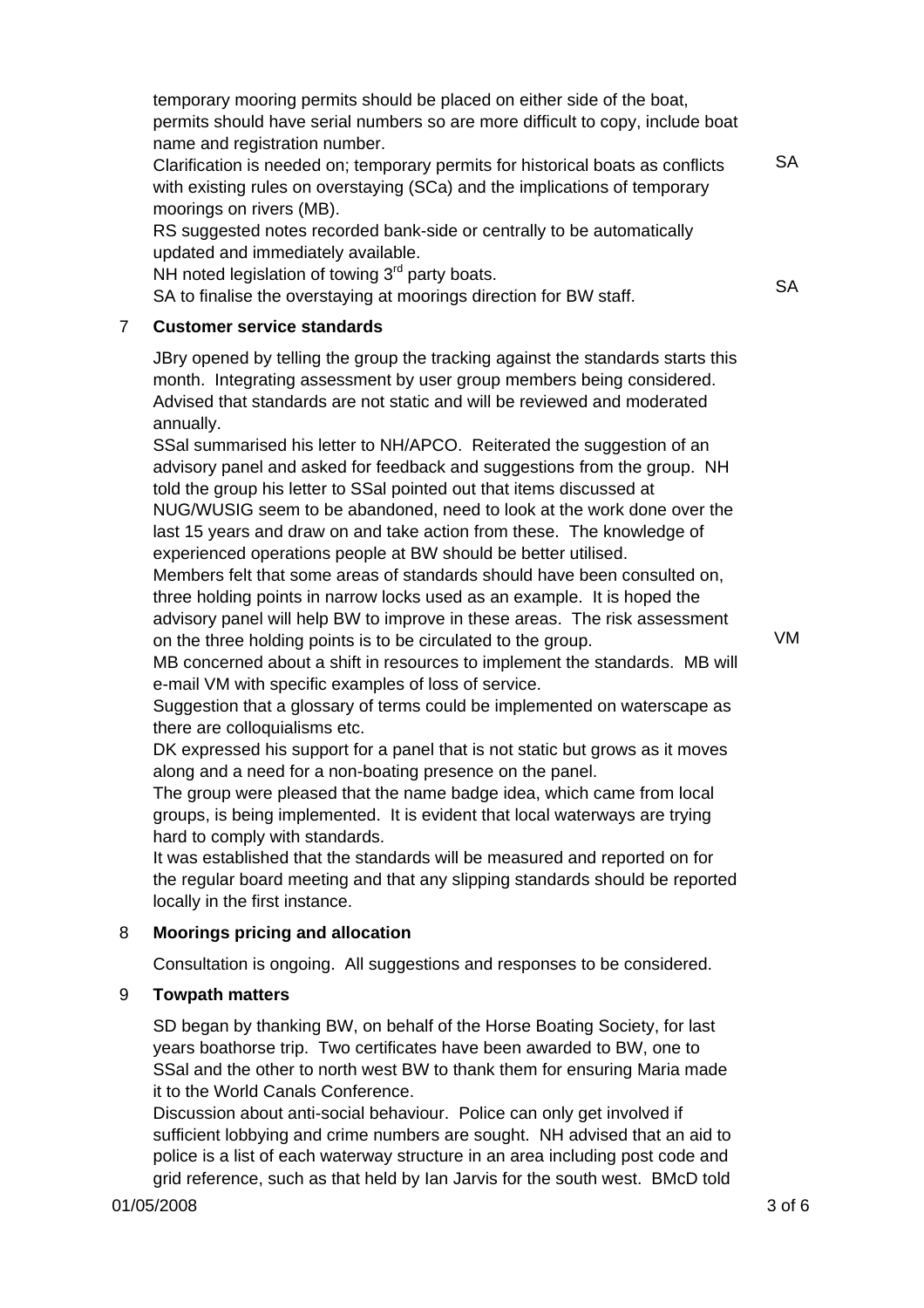the group that a Paramedic has a similar list for the Soar. BW should be leading the way in compiling these comprehensive lists.

ASt reported favourably on the commencement of the veg pledge on the Upper Lea, said it is being dealt with extremely efficiently. Significance of change so apparent that is raising eyebrows, reflecting need for annual cut to limit reaction. Was agreed that although vegetation management is needed for safety, it is not always welcomed by local people.

Bollards in carparks which back on to canals. Concern that these have been erected without consultation. Was agreed that there is a need for guidance erected without consultation. Was agreed that there is a need for guidance<br>and this will be reviewed.

## 10 **Consultation – draft guidance**

JBry asked for the group's views. Discussion on consultation when BW are a partner, was agreed that BW will undertake consultation with stakeholders where appropriate, even if other partners do not.

BMcD asked for a definition of a 'significant number of customers' to necessitate a consultation. SSal confirmed that there is no hard and fast rule. BW had already consulted on the mooring tenders and the licence changes. It is a reflection of the proportion of customers a decision will affect, if BW are in any doubt the preference will be for consultation to take place at an appropriate scale. It was pointed out by PP that a significant impact on a minority would require consultation.

National consultations should be reported back to local user groups.

Consultation paper on G&S operating arrangements had been circulated.

The K&A consultation paper was tabled and will be circulated with the minutes. BW welcomes any views on this.

LH

## **AOCB**

MB asked for BW's bye-laws to be published on the website with links also to relevant Acts of Parliiament relating to BW. **JBry** 

BMcD put forward her concerns over identifying hire boats, i.e. name and number and contact number for emergencies. Was agreed that all boats should be treated the same. If hire boats not displaying name and number it goes against enforcement and all instances should be reported locally. SA confirmed current legislation to clamp down on unidentified boats.

SCa put forward the topic of wooden buffers on cills. Provided instances of when these are not being replaced when worn away, or filled in with concrete. Concerns this is dangerous to both boat and cill/lock if hit. Was established there is no definitive policy on this. Repairs solution depends on the specific location.

RS suggested a table of local events, e.g. rallies, could also be handed out at local user group meetings. DK would like communication of fishing events passed on to Business Units and has since shared the timetable with LH. The National Championship events for 2008 on online canal fisheries are - *1 - Cadet/Junior/Intermediate - 5th July - Stainforth & Keadby Canal, Thorne - up to 400 anglers 2 - Division 2 - 12th July - Leeds & Liverpool Canal, Wigan - up to 600* 

*anglers*

*3 - Division 3 - 16th August - Staffs & Worcester Canal, Stafford - up to 400 anglers* 

01/05/2008 4 of 6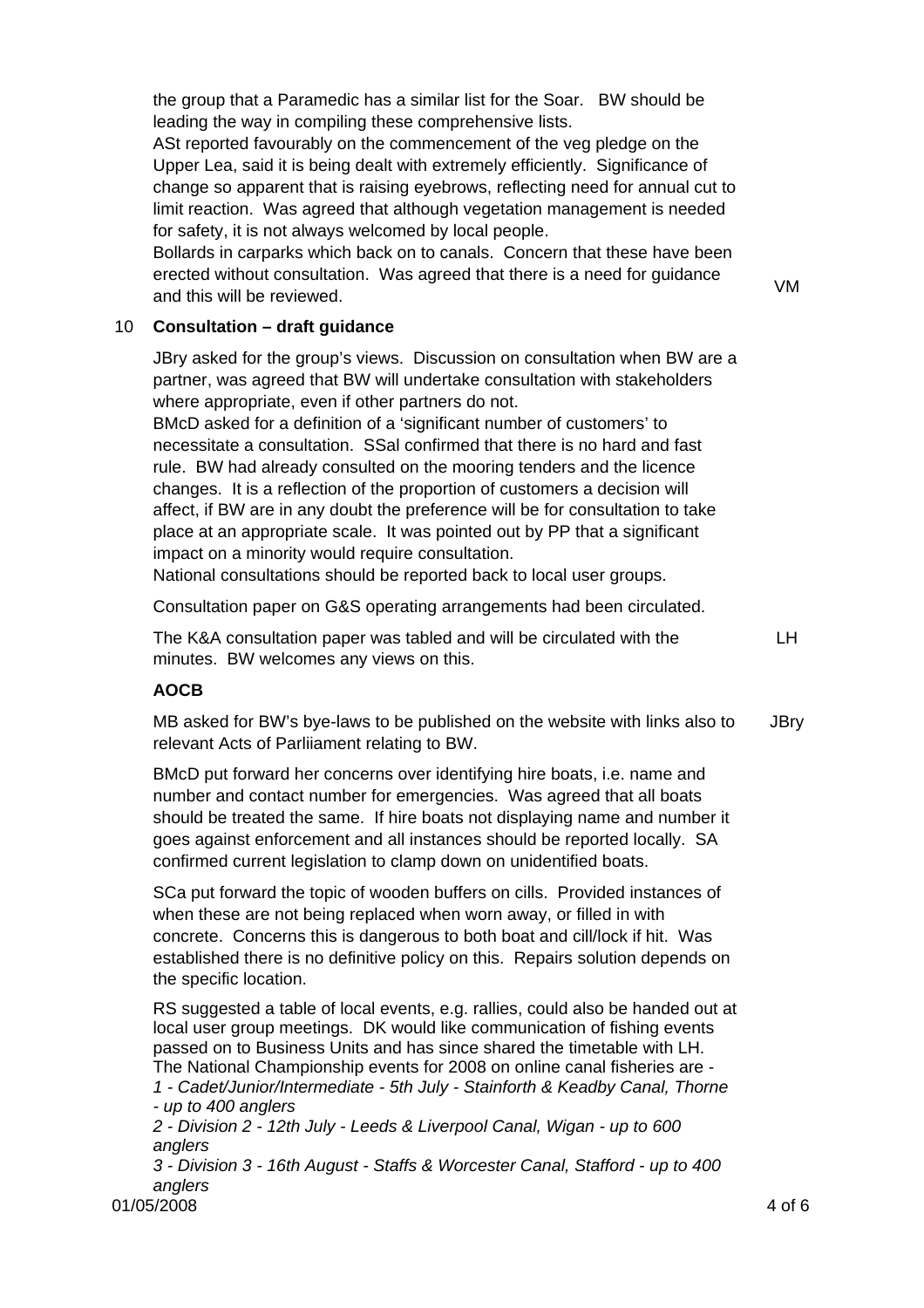HA was concerned about angling pegs/numbers being a permanent fixture, DK confirmed these are decided by the local waterway.

NH updated the group on the red diesel situation. No final decision has yet been made following the talks between BMF and Revenue and Customs. Seem to be forming workable system to make selling red diesel worthwhile. Revenue will receive windfall (between £12 and £15 million) from sale. Could this be hypothecated to benefit the waterways? Unlikely.

HA asked after new Terms and Conditions for shared ownership boats, SA confirmed have not changed since 2006. Business boats - APCO have advised and a sub-committee is to be formed to look into leisure business licences. Results will go through BWAF.

SD suggested resurrecting involvement in others activities. For example the angling day for boaters organised in the past, which she found most beneficial and informative. HBS will be happy to offer familiarisation days, as would HNBOC. SD to put forward an offer to be circulated.

#### 12 **Date of next meeting Wednesday 12 November 2008**

BMcD told the group she will be stepping down her chair in July but will continue to represent RBOA in some instances, Rex Walden will be representing RBOA otherwise. Also asked why there are two representatives from some organisations, this appears to be a hangover from the NUG meetings that were separated into boating and corridor issues. JBry will consider this.

**JBrv** 

SD

MB announced that he will be stepping down as chair for the Boating Association and Colin Tuck will be taking over.

JBry reminded the group that Stuart Sampson will not be presenting NABO at the next meeting and that LH will also be absent.

Notes of the meeting to be circulated within a week to ten days.